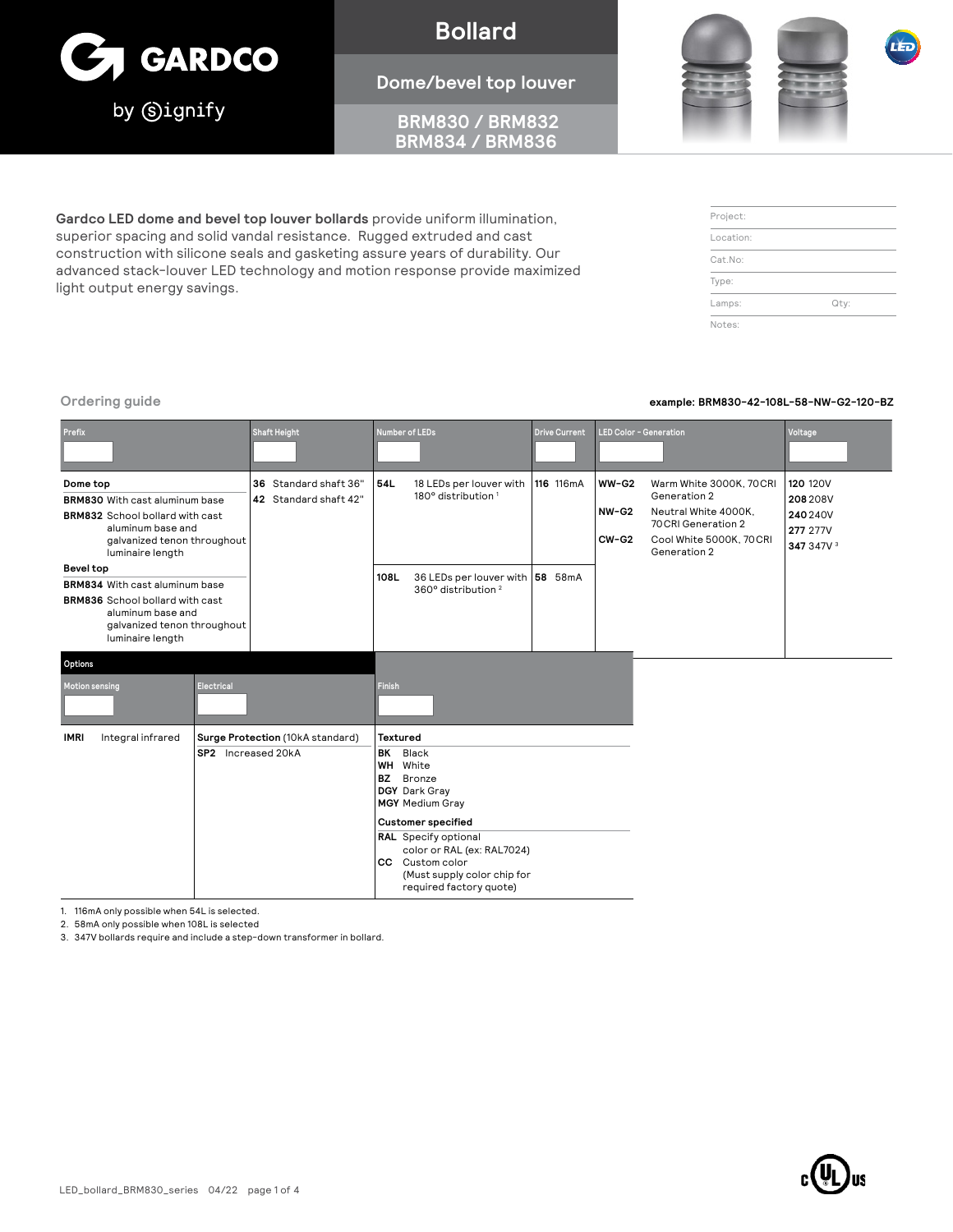## **BRM830 series** LED bollard

Dome or bevel top louver

#### **LED Wattage and Lumen Values**

| Ordering Code                     | LED<br>Qtv | LED<br>Current<br>(mA) | Color<br>Temp. | Average<br>System<br>Watts | Lumen<br>Output | <b>BUG</b><br>Rating | Efficacy<br>(LPW) |
|-----------------------------------|------------|------------------------|----------------|----------------------------|-----------------|----------------------|-------------------|
| BRM83X-54L-116-NW-G2 (Asymmetric) | 54         | 116                    | 4000           | 41.4                       | 1053            | <b>BO-U3-G1</b>      | 25                |
| BRM83X-108L-58-NW-G2 (Symmetric)  | 108        | 58                     | 4000           | 38.6                       | 1226            | B1-U3-G1             | 32                |

Values from photometric tests performed in accordance with IESNA LM-79 and are representative of the configurations shown. Actual performance may vary due to installation and environmental variables, LED and driver tolerances, and field measurement considerations. It is highly recommended to confirm performance with a photometric layout.

NOTE: Some data may be scaled based on tests of similar (but not identical) luminaires. Contact factory for configurations not shown.

#### **Predicted Lumen Depreciation Data**

Predicted performance derived from LED manufacturer's data and engineering design estimates, based on IESNA LM-80 methodology. Actual experience may vary due to field application conditions.L70 is the predicted time when LED performance depreciates to 70% of initial lumen output. Calculated per IESNA TM21-11. Published L70 hours limited to 6 times actual LED test hours

| Ambient Temperature °C System Current LED Current Calculated L <sub>70</sub> Hours L <sub>70</sub> per TM-21 |        |       |                |               | Lumen Maintenance % at 60,000 hrs |
|--------------------------------------------------------------------------------------------------------------|--------|-------|----------------|---------------|-----------------------------------|
| $25^{\circ}$ C                                                                                               | 1050mA | 116mA | >100,000 hours | >60.000 hours | 88%                               |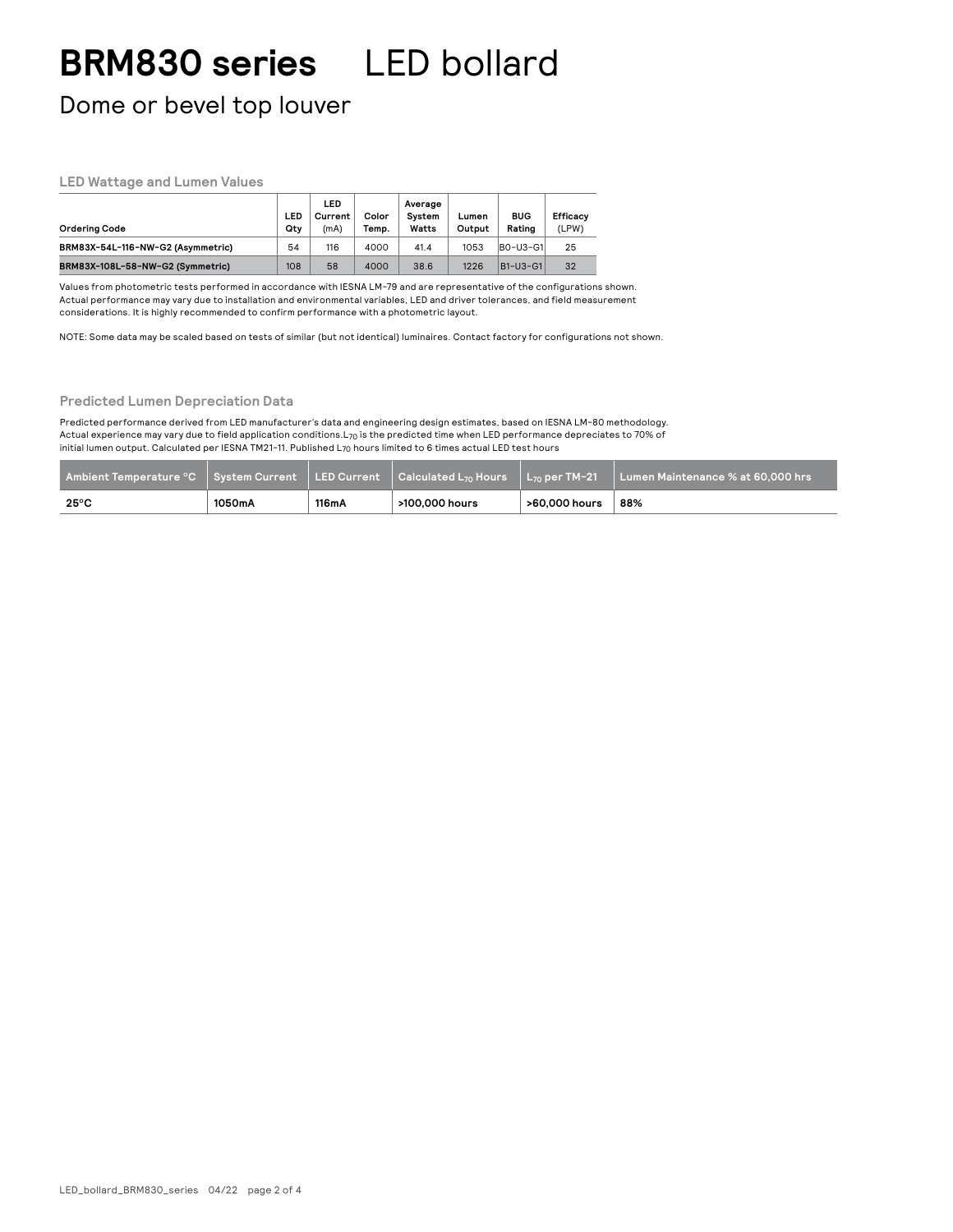## **BRM830 series** LED bollard

### Dome or bevel top louver

**Dimensions**



**NOTE**: Factory supplied template must be used when setting anchor bolts. Gardco will not honor any claim for incorrect anchorage placement from failure to use factory supplied templates.